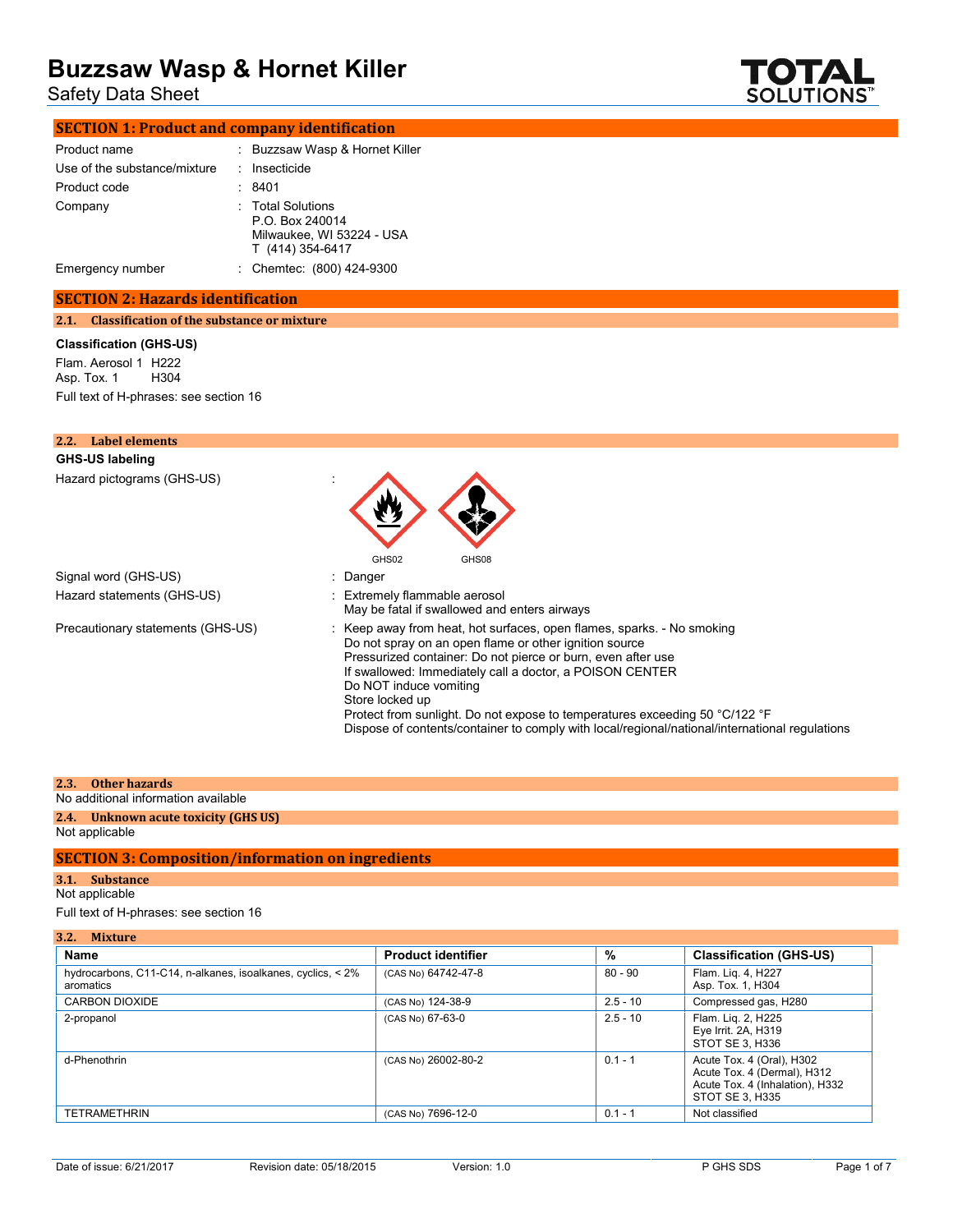Safety Data Sheet



| <b>SECTION 4: First aid measures</b>                                                     |                                                                                                                                                                                                                                                                                                                                                                                                                                       |
|------------------------------------------------------------------------------------------|---------------------------------------------------------------------------------------------------------------------------------------------------------------------------------------------------------------------------------------------------------------------------------------------------------------------------------------------------------------------------------------------------------------------------------------|
| 4.1. Description of first aid measures                                                   |                                                                                                                                                                                                                                                                                                                                                                                                                                       |
| First-aid measures general                                                               | : Ensure that medical personnel are aware of the material(s) involved, and take precautions to protect<br>themselves.                                                                                                                                                                                                                                                                                                                 |
| First-aid measures after inhalation                                                      | Remove the victim into fresh air. If you feel unwell, seek medical advice.                                                                                                                                                                                                                                                                                                                                                            |
| First-aid measures after skin contact                                                    | Wash with plenty of soap and water. If skin irritation occurs: Get medical advice/attention.                                                                                                                                                                                                                                                                                                                                          |
| First-aid measures after eye contact                                                     | Rinse with water. If eye irritation persists: Get medical advice/attention.                                                                                                                                                                                                                                                                                                                                                           |
| First-aid measures after ingestion                                                       | Immediately call a poison center or doctor/physician. Rinse mouth. Do NOT induce vomiting. If<br>vomiting occurs have person lean forward.                                                                                                                                                                                                                                                                                            |
| Most important symptoms and effects, both acute and delayed<br>4.2.<br>Symptoms/injuries | May be fatal if swallowed and enters airways.                                                                                                                                                                                                                                                                                                                                                                                         |
| Symptoms/injuries after inhalation                                                       | May be harmful if inhaled.                                                                                                                                                                                                                                                                                                                                                                                                            |
| Symptoms/injuries after skin contact                                                     | No effects known.                                                                                                                                                                                                                                                                                                                                                                                                                     |
| Symptoms/injuries after eye contact                                                      | Direct contact with the eyes is likely irritating.                                                                                                                                                                                                                                                                                                                                                                                    |
| Symptoms/injuries after ingestion                                                        | Swallowing the liquid may cause aspiration into the lungs with the risk of chemical pneumonitis.                                                                                                                                                                                                                                                                                                                                      |
|                                                                                          |                                                                                                                                                                                                                                                                                                                                                                                                                                       |
| Treat symptomatically. Keep watching the victim. Symptoms may be delayed.                | 4.3. Indication of any immediate medical attention and special treatment needed                                                                                                                                                                                                                                                                                                                                                       |
| <b>SECTION 5: Firefighting measures</b>                                                  |                                                                                                                                                                                                                                                                                                                                                                                                                                       |
| 5.1. Extinguishing media                                                                 |                                                                                                                                                                                                                                                                                                                                                                                                                                       |
| Suitable extinguishing media                                                             | : Alcohol-resistant foam. Water fog. Dry chemical powder. Carbon dioxide.                                                                                                                                                                                                                                                                                                                                                             |
| Unsuitable extinguishing media                                                           | Do not use a water jet since it may cause the fire to spread.                                                                                                                                                                                                                                                                                                                                                                         |
| 5.2. Special hazards arising from the substance or mixture<br>Fire hazard                | : Extremely flammable aerosol. May liberate toxic gases.                                                                                                                                                                                                                                                                                                                                                                              |
| Reactivity                                                                               | The product is non-reactive under normal conditions of use, storage and transport.                                                                                                                                                                                                                                                                                                                                                    |
|                                                                                          |                                                                                                                                                                                                                                                                                                                                                                                                                                       |
| 5.3. Advice for firefighters<br>Firefighting instructions                                | : Exercise caution when fighting any chemical fire. Move containers away from the fire area if this can<br>be done without risk. Use water spray or fog for cooling exposed containers. For massive fire in<br>cargo area, use unmanned hose holder or monitor nozzles, if possible. If not, withdraw and let fire<br>burn out.                                                                                                       |
| Protection during firefighting                                                           | Do not enter fire area without proper protective equipment, including respiratory protection.                                                                                                                                                                                                                                                                                                                                         |
| <b>SECTION 6: Accidental release measures</b>                                            |                                                                                                                                                                                                                                                                                                                                                                                                                                       |
| 6.1. Personal precautions, protective equipment and emergency procedures                 |                                                                                                                                                                                                                                                                                                                                                                                                                                       |
| General measures                                                                         | Stay upwind/keep distance from source. Evacuate unnecessary personnel. Vapors may travel long<br>distances along ground before igniting/flashing back to vapor source.                                                                                                                                                                                                                                                                |
| 6.1.1. For non-emergency personnel                                                       |                                                                                                                                                                                                                                                                                                                                                                                                                                       |
| Protective equipment                                                                     | Do not enter without an appropriate protective equipment. Advice local authorities if considered<br>necessary. DO NOT touch spilled material. Ventilate the area thoroughly, especially low lying areas<br>(basements, work pits etc.).                                                                                                                                                                                               |
| Emergency procedures                                                                     | Do not breathe gas. Evacuate unnecessary personnel. Keep upwind. Ventilate spillage area.                                                                                                                                                                                                                                                                                                                                             |
| 6.1.2. For emergency responders                                                          |                                                                                                                                                                                                                                                                                                                                                                                                                                       |
| Protective equipment                                                                     | : Equip cleanup crew with proper protection.                                                                                                                                                                                                                                                                                                                                                                                          |
| Emergency procedures                                                                     | : Stop leak if safe to do so. Stop release. Ventilate area.                                                                                                                                                                                                                                                                                                                                                                           |
| <b>Environmental precautions</b><br>6.2.                                                 |                                                                                                                                                                                                                                                                                                                                                                                                                                       |
|                                                                                          | Avoid release to the environment. Advice local authorities if considered necessary. Stop leak if safe to do so. Do not contaminate water with the product<br>or its container. Prevent entry to sewers and public waters. Do not allow to enter drains or water courses.                                                                                                                                                              |
| Methods and material for containment and cleaning up<br>6.3.                             |                                                                                                                                                                                                                                                                                                                                                                                                                                       |
| For containment                                                                          | : Eliminate every possible source of ignition. Prevent the product from entering drains or confined<br>areas. Keep combustibles (wood, paper, oil, etc.) away from spilled material. Form with air vapors<br>(heavier than air) who stay on the floor. Stop leak if safe to do so. Stop the leak. Turn leaking<br>containers leak-side up to prevent the escape of liquid. Isolate area until gas has dispersed. Collect<br>spillage. |

| 6.4. Reference to other sections |  |
|----------------------------------|--|
|                                  |  |

No additional information available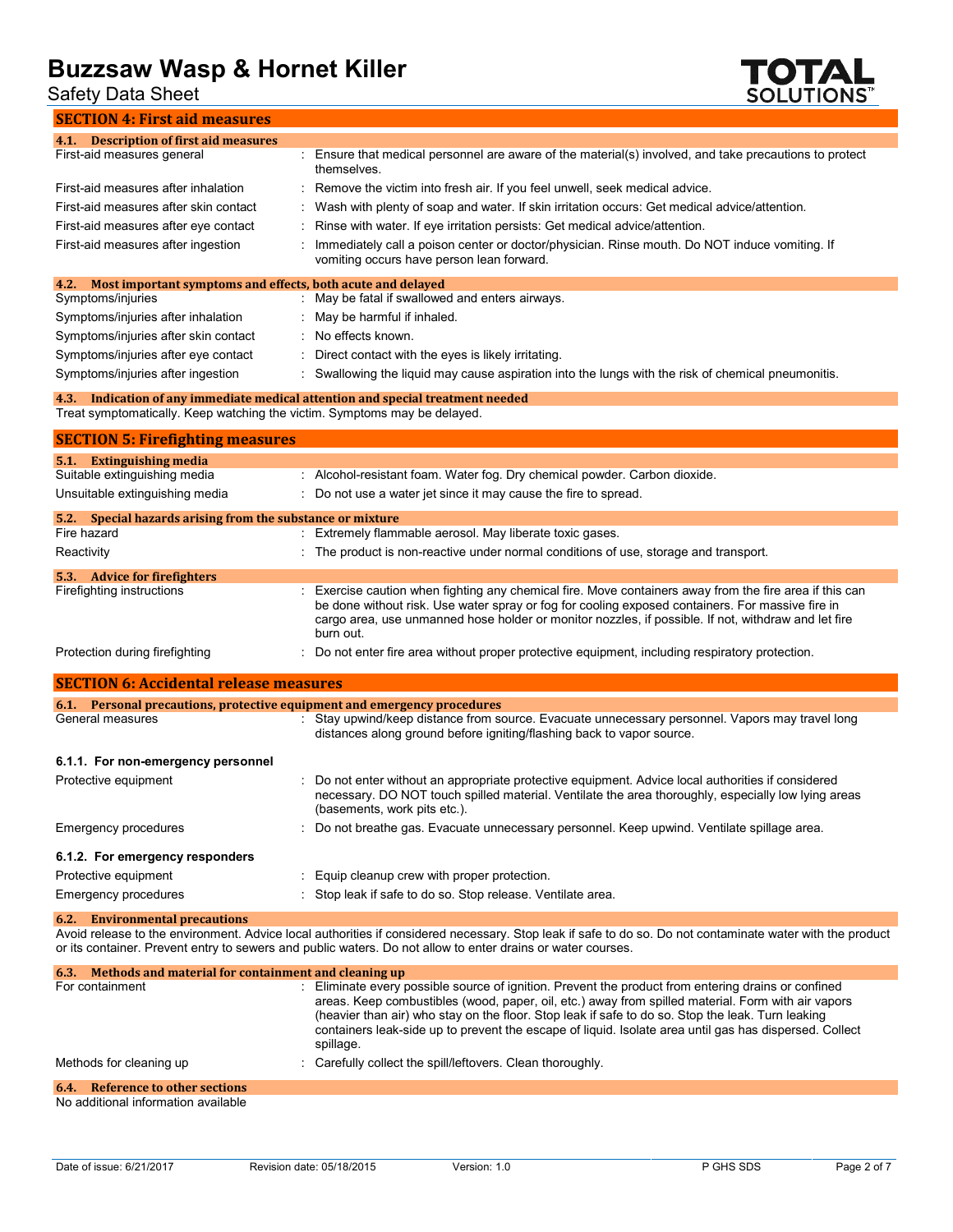Safety Data Sheet

### **SECTION 7: Handling and storage**



| 7.1. Precautions for safe handling                                   |                                                                                                                                                                                                                                                                                                                                                                                                                                                                                                                                                                                                                                                                                                                                                                                                                                                                                           |
|----------------------------------------------------------------------|-------------------------------------------------------------------------------------------------------------------------------------------------------------------------------------------------------------------------------------------------------------------------------------------------------------------------------------------------------------------------------------------------------------------------------------------------------------------------------------------------------------------------------------------------------------------------------------------------------------------------------------------------------------------------------------------------------------------------------------------------------------------------------------------------------------------------------------------------------------------------------------------|
| Additional hazards when processed                                    | Do not use if spray button is missing or defective. Pressurized container: Do not pierce or burn, even<br>after use. Keep away from heat, sparks and flame.                                                                                                                                                                                                                                                                                                                                                                                                                                                                                                                                                                                                                                                                                                                               |
| Precautions for safe handling                                        | Avoid prolonged and repeated contact with skin. Do not breathe gas/vapor/aerosol. Do not cut, weld,<br>solder, drill, grind, or expose containers to heat, flame, sparks, or other sources of ignition. . Do not<br>spray on a naked flame or any incandescent material. Do not smoke while handling product.<br>Ground/bond container and receiving equipment. Do not re-use empty containers. Avoid contact with<br>skin and eyes. Use only outdoors or in a well-ventilated area. Observe normal hygiene standards.<br>Wash hands and other exposed areas with mild soap and water before eat, drink or smoke and<br>when leaving work. Do not discharge the waste into the drain. Handling this product may result in<br>electrostatic accumulation. Use proper grounding procedures. Prevent the build-up of electrostatic<br>charge. Use personal protective equipment as required. |
| Hygiene measures                                                     | : Wash thoroughly after handling. Use good personal hygiene practices.                                                                                                                                                                                                                                                                                                                                                                                                                                                                                                                                                                                                                                                                                                                                                                                                                    |
| Conditions for safe storage, including any incompatibilities<br>7.2. |                                                                                                                                                                                                                                                                                                                                                                                                                                                                                                                                                                                                                                                                                                                                                                                                                                                                                           |
| Technical measures                                                   | Pressurized container. Do not puncture, incinerate or crush. Keep away from heat, hot surfaces,<br>sparks, open flames and other ignition sources. No smoking. Take precautionary measures against<br>static discharge.                                                                                                                                                                                                                                                                                                                                                                                                                                                                                                                                                                                                                                                                   |
| Storage conditions                                                   | Keep away from heat, hot surfaces, sparks, open flames and other ignition sources. No smoking.<br>Keep cool. Protect from sunlight. Store in a well-ventilated place. Do not expose to temperatures<br>exceeding 50 °C/ 122 °F. Keep container tightly closed. Store locked up.                                                                                                                                                                                                                                                                                                                                                                                                                                                                                                                                                                                                           |
| Incompatible products                                                | Strong oxidizing agents. fluorine. Chlorine. Nitrates.                                                                                                                                                                                                                                                                                                                                                                                                                                                                                                                                                                                                                                                                                                                                                                                                                                    |
| Storage area                                                         | : Aerosol 3.                                                                                                                                                                                                                                                                                                                                                                                                                                                                                                                                                                                                                                                                                                                                                                                                                                                                              |
| Special rules on packaging                                           | : meet the legal requirements.                                                                                                                                                                                                                                                                                                                                                                                                                                                                                                                                                                                                                                                                                                                                                                                                                                                            |

### **SECTION 8: Exposure controls/personal protection**

### **8.1. Control parameters**

| CARBON DIOXIDE (124-38-9)        |                                                                                                                                                                                                                                                                                                                                                                                                                                                                                                                                                                    |                                                                                                     |  |
|----------------------------------|--------------------------------------------------------------------------------------------------------------------------------------------------------------------------------------------------------------------------------------------------------------------------------------------------------------------------------------------------------------------------------------------------------------------------------------------------------------------------------------------------------------------------------------------------------------------|-----------------------------------------------------------------------------------------------------|--|
| <b>ACGIH</b>                     | ACGIH TWA (ppm)                                                                                                                                                                                                                                                                                                                                                                                                                                                                                                                                                    | 5000 ppm                                                                                            |  |
| <b>ACGIH</b>                     | ACGIH STEL (ppm)                                                                                                                                                                                                                                                                                                                                                                                                                                                                                                                                                   | 30000 ppm                                                                                           |  |
| <b>ACGIH</b>                     | Remark (ACGIH)                                                                                                                                                                                                                                                                                                                                                                                                                                                                                                                                                     | Asphyxia                                                                                            |  |
| 2-propanol (67-63-0)             |                                                                                                                                                                                                                                                                                                                                                                                                                                                                                                                                                                    |                                                                                                     |  |
| <b>ACGIH</b>                     | ACGIH TWA (ppm)                                                                                                                                                                                                                                                                                                                                                                                                                                                                                                                                                    | $200$ ppm                                                                                           |  |
| <b>ACGIH</b>                     | ACGIH STEL (ppm)                                                                                                                                                                                                                                                                                                                                                                                                                                                                                                                                                   | $400$ ppm                                                                                           |  |
| <b>ACGIH</b>                     | Remark (ACGIH)                                                                                                                                                                                                                                                                                                                                                                                                                                                                                                                                                     | Eye & URT irr; CNS impair                                                                           |  |
| <b>Exposure controls</b><br>8.2. |                                                                                                                                                                                                                                                                                                                                                                                                                                                                                                                                                                    |                                                                                                     |  |
| Appropriate engineering controls | Ensure good ventilation of the work station. If exposure limits have not been established, maintain<br>airborne levels to an acceptable level. . Ventilation rates should be matched to conditions. If<br>applicable, use process enclosures, local exhaust ventilation, or other engineering controls to<br>maintain airborne levels below recommended exposure limits. Ensure adequate ventilation,<br>especially in confined areas. Emergency eye wash fountains and safety showers should be available<br>in the immediate vicinity of any potential exposure. |                                                                                                     |  |
| Hand protection                  | Gloves.                                                                                                                                                                                                                                                                                                                                                                                                                                                                                                                                                            |                                                                                                     |  |
| Eye protection                   |                                                                                                                                                                                                                                                                                                                                                                                                                                                                                                                                                                    | Chemical goggles or safety glasses. In case of splash hazard: face shield.                          |  |
| Skin and body protection         | Wear suitable protective clothing or Rubber apron.                                                                                                                                                                                                                                                                                                                                                                                                                                                                                                                 |                                                                                                     |  |
| Respiratory protection           |                                                                                                                                                                                                                                                                                                                                                                                                                                                                                                                                                                    | If permissible levels are exceeded use NIOSH mechanical filter / organic vapor cartridge or an air- |  |

|                           | supplied respirator.                                                                            |
|---------------------------|-------------------------------------------------------------------------------------------------|
| Thermal hazard protection | Use appropriate personal protective equipment when risk assessment indicates this is necessary. |
|                           |                                                                                                 |

| Consumer exposure controls | When using do not smoke. Use good personal hygiene practices. Wash hands and other exposed |
|----------------------------|--------------------------------------------------------------------------------------------|
|                            | areas with mild soap and water before eat, drink or smoke and when leaving work. Take off  |
|                            | contaminated clothing and wash before reuse.                                               |
|                            |                                                                                            |

| <b>SECTION 9: Physical and chemical properties</b> |                                                            |              |           |             |  |  |  |
|----------------------------------------------------|------------------------------------------------------------|--------------|-----------|-------------|--|--|--|
|                                                    | 9.1. Information on basic physical and chemical properties |              |           |             |  |  |  |
| Physical state                                     | : Liguid                                                   |              |           |             |  |  |  |
| Appearance                                         | : Aerosol. Colorless liquid.                               |              |           |             |  |  |  |
| Odor                                               | : solvent odor                                             |              |           |             |  |  |  |
| Odor threshold                                     | : No data available                                        |              |           |             |  |  |  |
| pH                                                 | : No data available                                        |              |           |             |  |  |  |
| Date of issue: 6/21/2017                           | Revision date: 05/18/2015                                  | Version: 1.0 | P GHS SDS | Page 3 of 7 |  |  |  |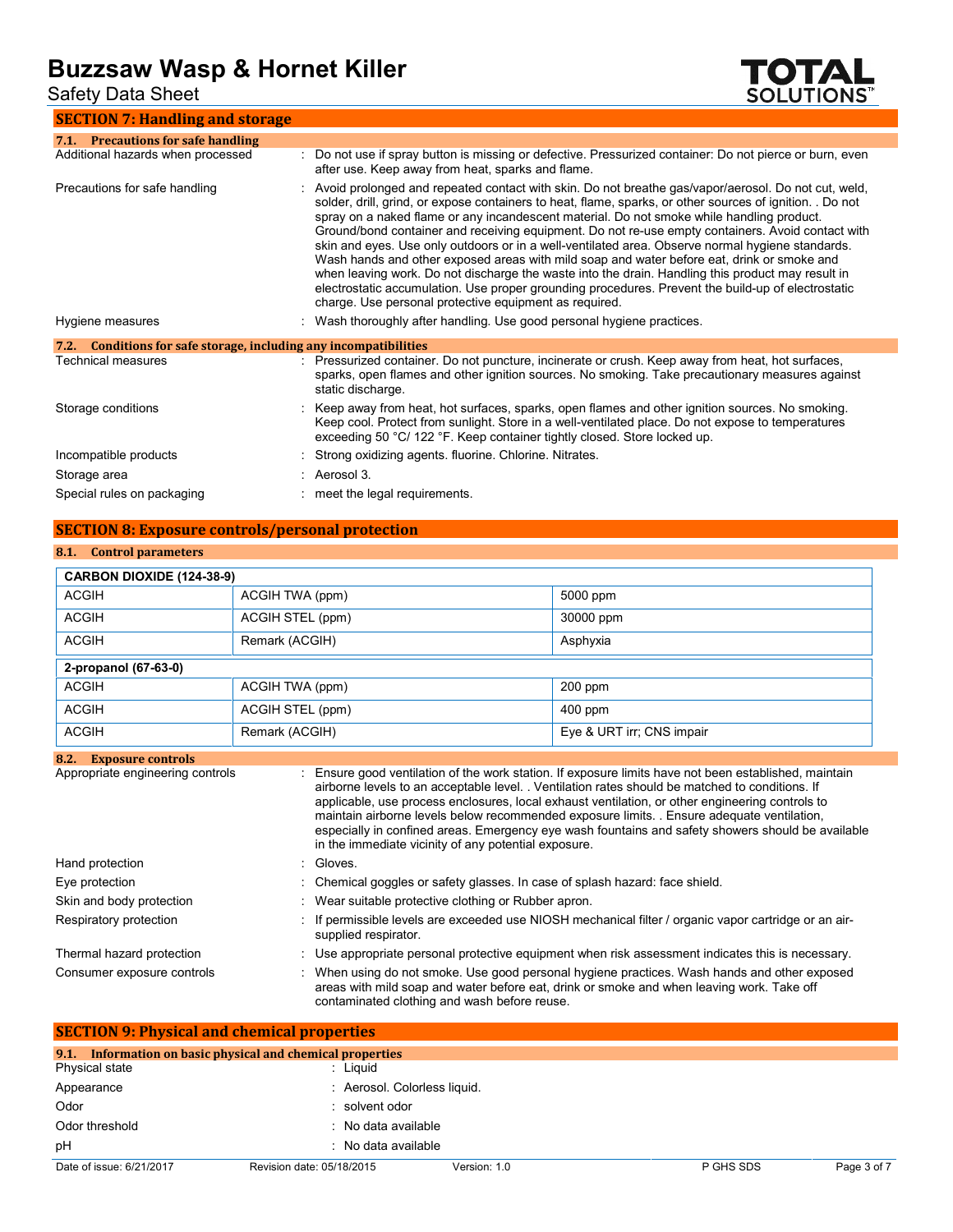Safety Data Sheet

| Melting point                               | No data available                 |
|---------------------------------------------|-----------------------------------|
| Freezing point                              | No data available                 |
| Boiling point                               | 438.64 °F Estimated               |
| Flash point                                 | 229 °F Estimated                  |
| Relative evaporation rate (butyl acetate=1) | No data available                 |
| Flammability (solid, gas)                   | No data available                 |
| <b>Explosion limits</b>                     | No data available                 |
| <b>Explosive properties</b>                 | No data available                 |
| Oxidizing properties                        | No data available                 |
| Vapor pressure                              | No data available                 |
| Relative density                            | No data available                 |
| Relative vapor density at 20 °C             | No data available                 |
| Specific gravity / density                  | 0.826 g/cm <sup>3</sup> Estimated |
| Solubility                                  | No data available                 |
| Log Pow                                     | No data available                 |
| Log Kow                                     | No data available                 |
| Auto-ignition temperature                   | 216.11 °C Estimated               |
| Decomposition temperature                   | No data available                 |
| Viscosity                                   | $< 20$ cSt                        |
| Viscosity, kinematic                        | No data available                 |
| Viscosity, dynamic                          | No data available                 |
| VOC content                                 | $< 9$ % Estimated                 |

### **SECTION 10: Stability and reactivity**

#### **10.1. Reactivity**

The product is non-reactive under normal conditions of use, storage and transport.

#### **10.2. Chemical stability**

Stable under normal conditions.

**10.3. Possibility of hazardous reactions**

Hazardous polymerization does not occur.

#### **10.4. Conditions to avoid**

Aerosol containers are unstable at temperatures above 49°C. Avoid temperatures exceeding the flash point. . No flames, No sparks. Eliminate all sources of ignition.

#### **10.5. Incompatible materials**

Strong oxidizing agents. Chlorine. acids. Isocyanates.

#### **10.6. Hazardous decomposition products**

Under normal conditions of storage and use, hazardous decomposition products should not be produced.

#### **SECTION 11: Toxicological information**

#### **11.1. Information on toxicological effects**

Acute toxicity in the contract of the classified in the classified in the classified in the classified in the classified in the classified in the classified in the classified in the classified in the classified in the clas

| hydrocarbons, C11-C14, n-alkanes, isoalkanes, cyclics, < 2% aromatics (64742-47-8) |                                                                                                    |  |
|------------------------------------------------------------------------------------|----------------------------------------------------------------------------------------------------|--|
| LD50 dermal rabbit                                                                 | > 5000 mg/kg body weight (Rabbit: Literature)                                                      |  |
| 2-propanol (67-63-0)                                                               |                                                                                                    |  |
| LD50 oral rat                                                                      | 5045 mg/kg (Rat; OECD 401: Acute Oral Toxicity; Experimental value; 5840 mg/kg<br>bodyweight; Rat) |  |
| LD50 dermal rabbit                                                                 | 12870 mg/kg (Rabbit; Experimental value; Equivalent or similar to OECD 402; 16.4; Rabbit)          |  |
| LC50 inhalation rat (mg/l)                                                         | 73 mg/l/4h (Rat)                                                                                   |  |
| ATE CLP (oral)                                                                     | 5045.000 mg/kg body weight                                                                         |  |
| ATE CLP (dermal)                                                                   | 12870.000 mg/kg body weight                                                                        |  |
| ATE CLP (vapors)                                                                   | 73.000 mg/l/4h                                                                                     |  |
| ATE CLP (dust, mist)                                                               | 73.000 mg/l/4h                                                                                     |  |
| Skin corrosion/irritation                                                          | Not classified                                                                                     |  |
| Serious eye damage/irritation                                                      | Not classified.                                                                                    |  |

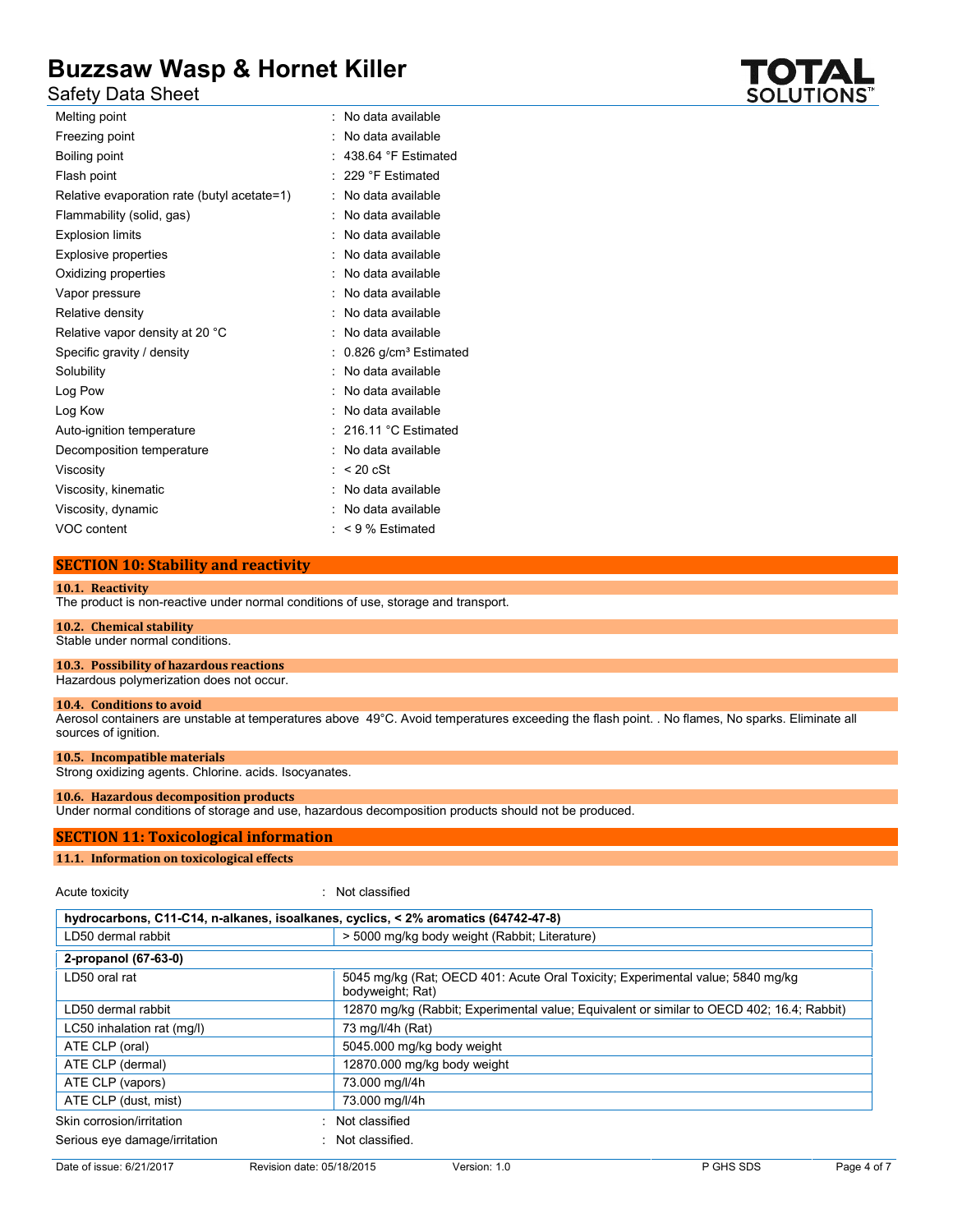**SECTION 12: Ecological information**

Safety Data Sheet

| Respiratory or skin sensitization                     | Not classified                                                                                   |
|-------------------------------------------------------|--------------------------------------------------------------------------------------------------|
| Germ cell mutagenicity                                | : Not classified                                                                                 |
| Carcinogenicity                                       | : Not classified                                                                                 |
| 2-propanol (67-63-0)                                  |                                                                                                  |
| IARC group                                            | 3 - Not Classifiable                                                                             |
| Reproductive toxicity                                 | : Not classified                                                                                 |
| Specific target organ toxicity (single exposure)      | Not classified                                                                                   |
| Specific target organ toxicity (repeated<br>exposure) | Not classified                                                                                   |
| Aspiration hazard                                     | May be fatal if swallowed and enters airways.                                                    |
| Symptoms/injuries after inhalation                    | May be harmful if inhaled.                                                                       |
| Symptoms/injuries after skin contact                  | : No effects known.                                                                              |
| Symptoms/injuries after eye contact                   | Direct contact with the eyes is likely irritating.                                               |
| Symptoms/injuries after ingestion                     | Swallowing the liguid may cause aspiration into the lungs with the risk of chemical pneumonitis. |

| 12.1. Toxicity                                                                     |                                                                                                                                                                            |
|------------------------------------------------------------------------------------|----------------------------------------------------------------------------------------------------------------------------------------------------------------------------|
| hydrocarbons, C11-C14, n-alkanes, isoalkanes, cyclics, < 2% aromatics (64742-47-8) |                                                                                                                                                                            |
| LC50 fish 1                                                                        | $>$ 100 mg/l (Pisces)                                                                                                                                                      |
| EC50 Daphnia 1                                                                     | > 100 mg/l (Invertebrata)                                                                                                                                                  |
| Threshold limit algae 1                                                            | > 100 mg/l (Algae)                                                                                                                                                         |
| 2-propanol (67-63-0)                                                               |                                                                                                                                                                            |
| LC50 fish 1                                                                        | 4200 mg/l (96 h; Rasbora heteromorpha; Flow-through system)                                                                                                                |
| EC50 Daphnia 1                                                                     | > 10000 mg/l (48 h; Daphnia magna)                                                                                                                                         |
| LC50 fish 2                                                                        | 9640 mg/l (96 h; Pimephales promelas; Lethal)                                                                                                                              |
| EC50 Daphnia 2                                                                     | 13299 mg/l (48 h; Daphnia magna)                                                                                                                                           |
| Threshold limit algae 1                                                            | > 1000 mg/l (72 h; Scenedesmus subspicatus; Growth rate)                                                                                                                   |
| Threshold limit algae 2                                                            | 1800 mg/l (72 h; Algae; Cell numbers)                                                                                                                                      |
| 12.2. Persistence and degradability                                                |                                                                                                                                                                            |
| hydrocarbons, C11-C14, n-alkanes, isoalkanes, cyclics, < 2% aromatics (64742-47-8) |                                                                                                                                                                            |
| Persistence and degradability                                                      | Readily biodegradable in water. Adsorbs into the soil.                                                                                                                     |
| 2-propanol (67-63-0)                                                               |                                                                                                                                                                            |
| Persistence and degradability                                                      | Readily biodegradable in water. Biodegradable in the soil. Biodegradable in the soil under<br>anaerobic conditions. No (test) data on mobility of the substance available. |
| Biochemical oxygen demand (BOD)                                                    | 1.19 g O□/g substance                                                                                                                                                      |
| Chemical oxygen demand (COD)                                                       | 2.23 g O□/g substance                                                                                                                                                      |
| ThOD                                                                               | 2.40 g O□/g substance                                                                                                                                                      |
| BOD (% of ThOD)                                                                    | 0.49 % ThOD                                                                                                                                                                |

### **12.3. Bioaccumulative potential**

| hydrocarbons, C11-C14, n-alkanes, isoalkanes, cyclics, < 2% aromatics (64742-47-8) |                                                       |  |
|------------------------------------------------------------------------------------|-------------------------------------------------------|--|
| Log Pow                                                                            | $6 - 82$                                              |  |
| Bioaccumulative potential                                                          | High potential for bioaccumulation (Log Kow $>$ 5).   |  |
| 2-propanol (67-63-0)                                                               |                                                       |  |
| Log Pow                                                                            | 0.05 (Experimental value)                             |  |
| Bioaccumulative potential                                                          | Low potential for bioaccumulation (Log Kow $\leq$ 4). |  |

| <b>SECTION 13: Disposal considerations</b> |                           |                                 |                                                                                                                                                                                                                                                                                                               |             |
|--------------------------------------------|---------------------------|---------------------------------|---------------------------------------------------------------------------------------------------------------------------------------------------------------------------------------------------------------------------------------------------------------------------------------------------------------|-------------|
| 13.1. Waste treatment methods              |                           |                                 |                                                                                                                                                                                                                                                                                                               |             |
| Waste treatment methods                    |                           | disposed of as hazardous waste. | : Contents under pressure. Do not puncture, incinerate or crush. Collect and reclaim or dispose in<br>sealed containers at licensed waste disposal site. . Do not allow into drains or water courses or<br>dispose of where ground or surface waters may be affected. This material and its container must be |             |
| Waste disposal recommendations             | into the sewer.           |                                 | Dispose of contents/container to comply with local/regional/national regulations. Do not discharge                                                                                                                                                                                                            |             |
| Date of issue: 6/21/2017                   | Revision date: 05/18/2015 | Version: 1.0                    | P GHS SDS                                                                                                                                                                                                                                                                                                     | Page 5 of 7 |

**TOTAL**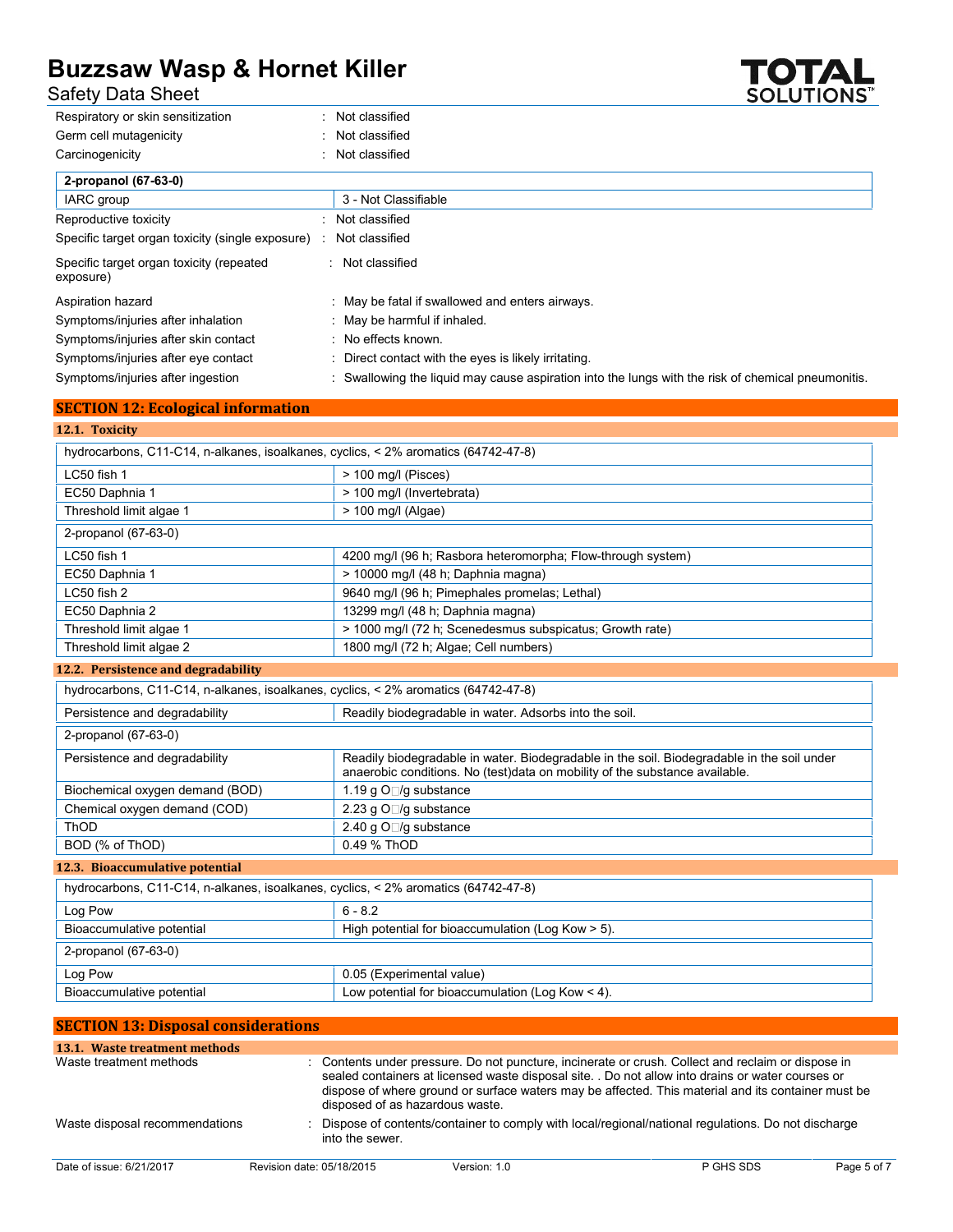Safety Data Sheet

Additional information : Do not re-use empty containers. Handle unclean empty containers as full ones.

**SOLUTIONS** 

| <b>SECTION 14: Transport information</b>                                                                                         |     |                                                                                                                                                                                |
|----------------------------------------------------------------------------------------------------------------------------------|-----|--------------------------------------------------------------------------------------------------------------------------------------------------------------------------------|
| <b>Department of Transportation (DOT)</b>                                                                                        |     |                                                                                                                                                                                |
| Transport document description<br>UN-No.(DOT)<br>Proper Shipping Name (DOT)                                                      |     | : UN1950 Aerosols (flammable, (each not exceeding 1 L capacity)), 2.1<br><b>UN1950</b><br>: Aerosols<br>flammable, (each not exceeding 1 L capacity)                           |
| Transport hazard class(es) (DOT)<br>Hazard labels (DOT)                                                                          |     | : 2.1 - Class 2.1 - Flammable gas 49 CFR 173.115<br>: 2.1 - Flammable gas                                                                                                      |
| DOT Packaging Non Bulk (49 CFR 173.xxx) : None<br>DOT Packaging Bulk (49 CFR 173.xxx)<br>DOT Special Provisions (49 CFR 172.102) |     | : None<br>$:$ N82                                                                                                                                                              |
| DOT Packaging Exceptions (49 CFR<br>173.xxx                                                                                      |     | : 306                                                                                                                                                                          |
| DOT Quantity Limitations Passenger<br>aircraft/rail (49 CFR 173.27)                                                              |     | $: 75$ kg                                                                                                                                                                      |
| DOT Quantity Limitations Cargo aircraft<br>only (49 CFR 175.75)                                                                  |     | : 150 kg                                                                                                                                                                       |
| DOT Vessel Stowage Location                                                                                                      | : A |                                                                                                                                                                                |
| DOT Vessel Stowage Other                                                                                                         |     | : 25 - Shade from radiant heat, 87 - Stow "separated from" Class 1 (explosives) except Division<br>14,126 - Segregation same as for Class 9, miscellaneous hazardous materials |
| <b>Additional information</b>                                                                                                    |     |                                                                                                                                                                                |
| Other information                                                                                                                |     | : This product may be eligible to be shipped as a Limited Quantity or Consumer Commodity ORM-D<br>utilizing the exception found at 49 CFR 173.306.                             |
| <b>ADR</b>                                                                                                                       |     |                                                                                                                                                                                |
| No additional information available                                                                                              |     |                                                                                                                                                                                |
| <b>Transport by sea</b><br>UN-No. (IMDG)                                                                                         |     | : UN1950                                                                                                                                                                       |
|                                                                                                                                  |     | : Aerosols                                                                                                                                                                     |
| Proper Shipping Name (IMDG)                                                                                                      |     |                                                                                                                                                                                |
| Class (IMDG)                                                                                                                     |     | : 2.1 - Flammable gases                                                                                                                                                        |
| <b>Air transport</b><br>UN-No.(IATA)                                                                                             |     | : UN1950                                                                                                                                                                       |
| Proper Shipping Name (IATA)                                                                                                      |     | : Aerosols, Flammable                                                                                                                                                          |
| Class (IATA)                                                                                                                     |     | : 2.1 - Gases : Flammable                                                                                                                                                      |
|                                                                                                                                  |     |                                                                                                                                                                                |

### **SECTION 15: Regulatory information**

All components of this product are listed, or excluded from listing, on the United States Environmental Protection Agency Toxic Substances Control Act (TSCA) inventory.

Chemical(s) subject to the reporting requirements of Section 313 or Title III of the Superfund Amendments and Reauthorization Act (SARA) of 1986 and 40 CFR Part 372.

| 2-propanol          | CAS No 67-63-0    | 10<br>∠.5 − 1            |
|---------------------|-------------------|--------------------------|
| d-Phenothrin        | CAS No 26002-80-2 | $\overline{\phantom{a}}$ |
| <b>TETRAMETHRIN</b> | CAS No 7696-12-0  |                          |

### 2-propanol (67-63-0)

| .                                                             |  |  |
|---------------------------------------------------------------|--|--|
| Listed on SARA Section 313 (Specific toxic chemical listings) |  |  |
|                                                               |  |  |
| d-Phenothrin (26002-80-2)                                     |  |  |
| Listed on SARA Section 313 (Specific toxic chemical listings) |  |  |
|                                                               |  |  |